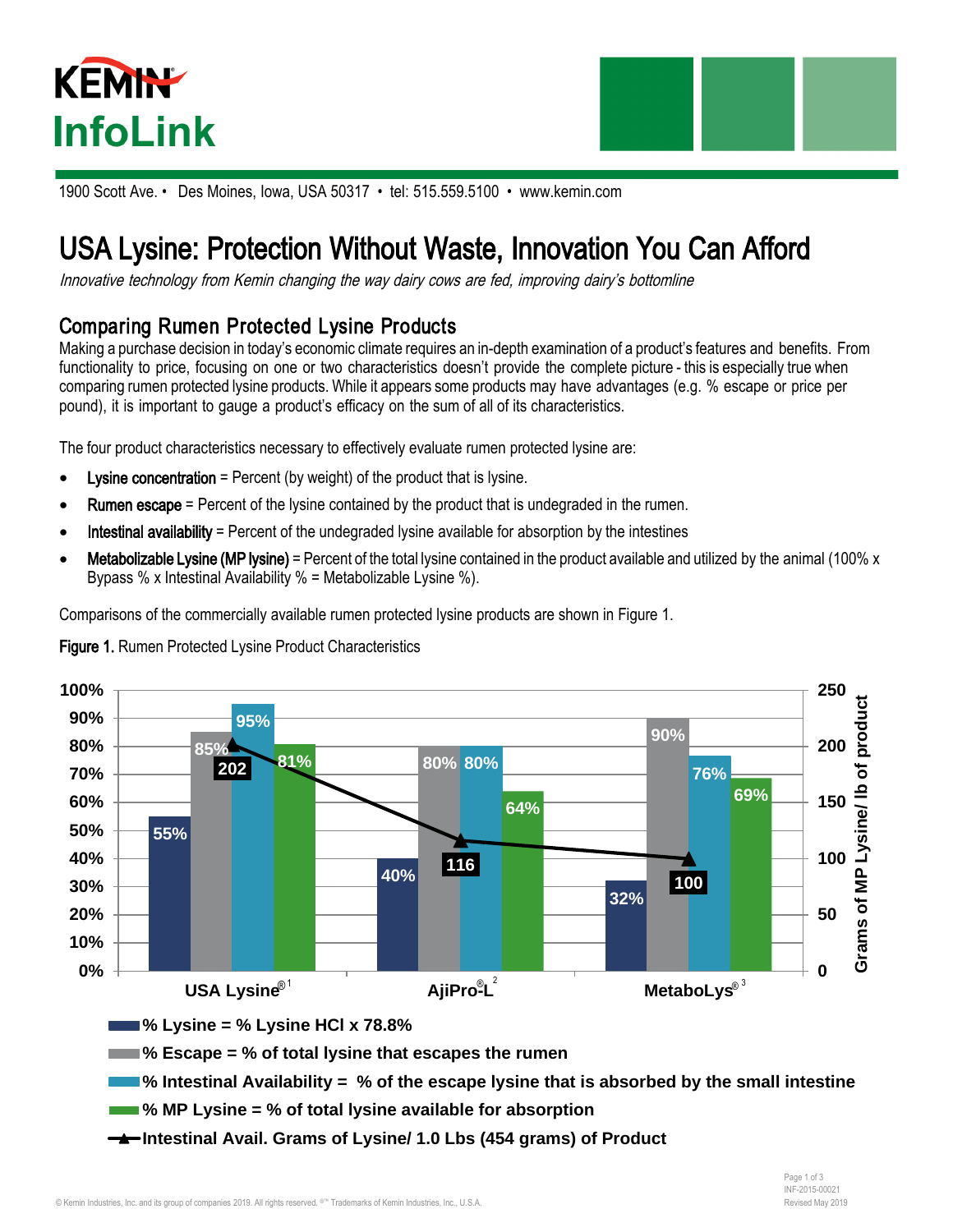

1900 Scott Ave. • Des Moines, Iowa, USA 50317 • tel: 515.559.5100 • www.kemin.com

If the product does not release the lysine after passing through the rumen, the lysine is wasted. Most importantly, neither the rumen microbes nor the cow benefit if the lysine is excreted in the feces. Only 4 percent of the lysine contained in USA Lysine<sup>®</sup> is excreted compared to 16 percent of the lysine excreted from AjiPro®-L (Figure 2).



Figure 2. Destination of the Lysine Contained in the Various Products

■ % of Total Lysine Degraded in Rumen ■ % of Total Lysine That Is Intestinally Available ■ % of Total Lysine Excreted

Lysine concentration, rumen bypass and intestinal availability determine which product is the most efficient at delivering MP lysine to the cow. To determine which product is the most cost-effective source of MP lysine, a comparison highlighting price is shown in Table 1.

|                         | <b>Grams of MP Lysine/ Ib of Product</b>                | <b>Product</b><br><b>Cost</b><br>$($I\rightarrow\mathbb{R})$ | <b>MP Lysine Cost</b><br>(\$/gram of MP<br>lysine) | Cost of 10<br>grams of MP<br><b>lysine</b> |
|-------------------------|---------------------------------------------------------|--------------------------------------------------------------|----------------------------------------------------|--------------------------------------------|
|                         | 454 grams of product x % lysine x % MP<br><b>lysine</b> |                                                              | \$/lb of product /<br>grams of MP<br><b>lysine</b> | \$ per gram of<br>MP lysine x 10           |
| USA Lysine <sup>®</sup> | 202                                                     | \$3.15                                                       | \$0.016                                            | \$0.16                                     |
| AjiPro <sup>®</sup> -L  | 116                                                     | \$1.84                                                       | \$0.016                                            | \$0.16                                     |
| MetaboLys <sup>®</sup>  | 92                                                      | \$2.60                                                       | \$0.028                                            | \$0.28                                     |

Table 1: Price Comparison of Rumen Protected Lysine Products